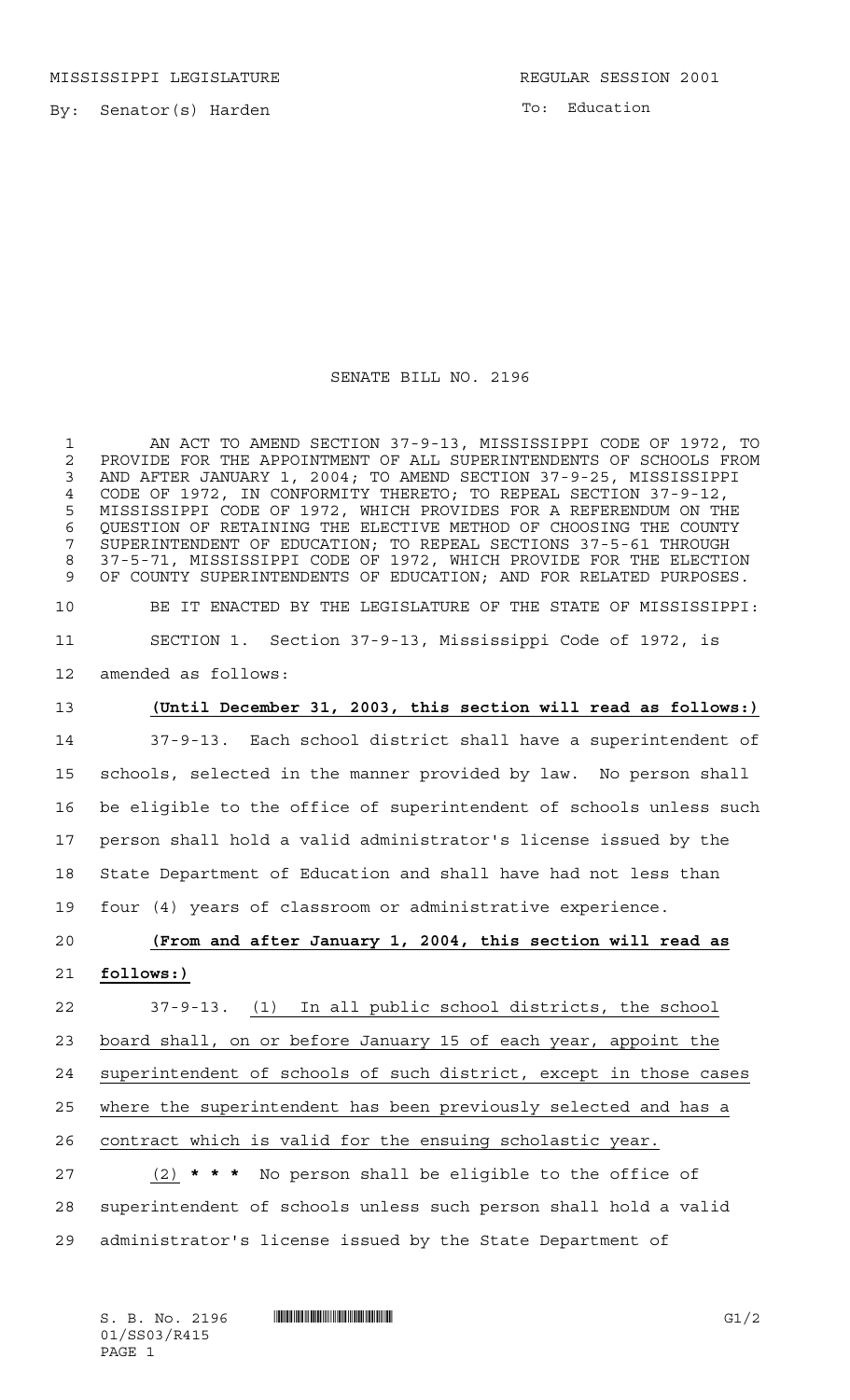Education and shall have had not less than four (4) years of classroom or administrative experience.

 SECTION 2. Section 37-9-25, Mississippi Code of 1972, is amended as follows:

## **(Until December 31, 2003, this section will read as follows:)**

 $S. B. No. 2196$  .  $\blacksquare$  37-9-25. The school board shall have the power and authority, in its discretion, to employ the superintendent, unless such superintendent is elected, for not exceeding four (4) scholastic years and the principals or licensed employees for not exceeding three (3) scholastic years. In such case, contracts shall be entered into with such superintendents, principals and licensed employees for the number of years for which they have been employed. All such contracts with licensed employees shall for the years after the first year thereof be subject to the contingency that the licensed employee may be released if, during the life of the contract, the average daily attendance should decrease from that existing during the previous year and thus necessitate a reduction in the number of licensed employees during any year after the first year of the contract. However, in all such cases the licensed employee must be released before July 1 or at least thirty (30) days prior to the beginning of the school term, whichever date should occur earlier. The salary to be paid for the years after the first year of such contract shall be subject to revision, either upward or downward, in the event of an increase or decrease in the funds available for the payment thereof, but, unless such salary is revised prior to the beginning of a school year, it shall remain for such school year at the amount fixed in such contract. However, where school district funds, other than minimum education program funds, are available during the school year in excess of the amount anticipated at the beginning of the school year the salary to be paid for such year may be increased to the extent that such additional funds are available and nothing herein shall be construed to prohibit same.

01/SS03/R415 PAGE 2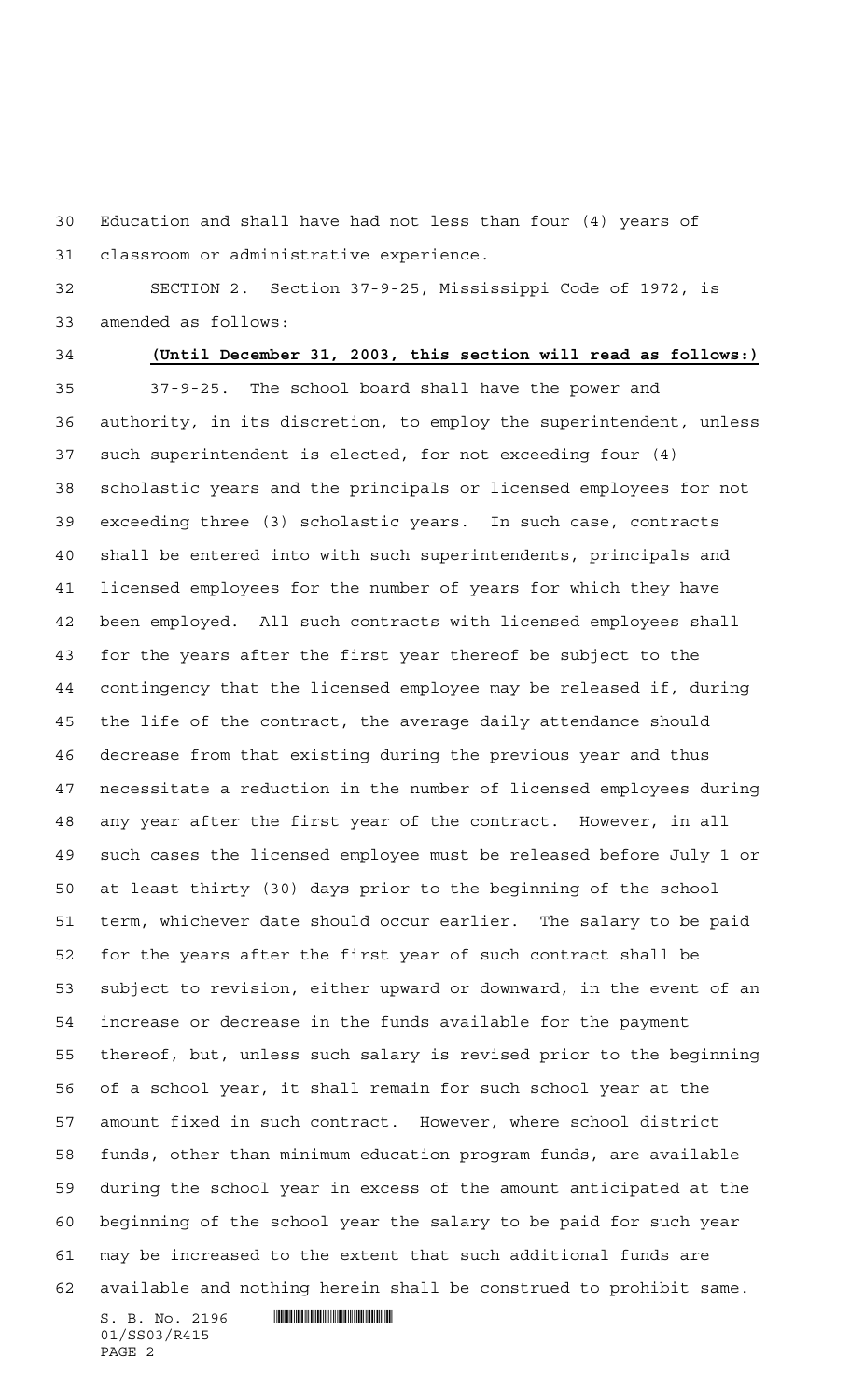#### **(From and after January 1, 2004, this section will read as**

#### **follows:)**

 37-9-25. The school board shall have the power and authority, in its discretion, to employ the superintendent **\*\*\*** for not exceeding four (4) scholastic years and the principals or licensed employees for not exceeding three (3) scholastic years. In such case, contracts shall be entered into with such superintendents, principals and licensed employees for the number of years for which they have been employed. All such contracts with licensed employees shall for the years after the first year thereof be subject to the contingency that the licensed employee may be released if, during the life of the contract, the average daily attendance should decrease from that existing during the previous year and thus necessitate a reduction in the number of licensed employees during any year after the first year of the contract. However, in all such cases the licensed employee must be released before July 1 or at least thirty (30) days prior to the beginning of the school term, whichever date should occur earlier. The salary to be paid for the years after the first year of such contract shall be subject to revision, either upward or downward, in the event of an increase or decrease in the funds available for the payment thereof, but, unless such salary is revised prior to the beginning of a school year, it shall remain for such school year at the amount fixed in such contract. However, where school district funds, other than minimum education program funds, are available during the school year in excess of the amount anticipated at the beginning of the school year the salary to be paid for such year may be increased to the extent that such additional funds are available and nothing herein shall be construed to prohibit same.

 SECTION 3. Section 37-9-12, Mississippi Code of 1972, which provides for a referendum on the question of retaining the

 $S. B. No. 2196$  .  $\blacksquare$ 01/SS03/R415 PAGE 3